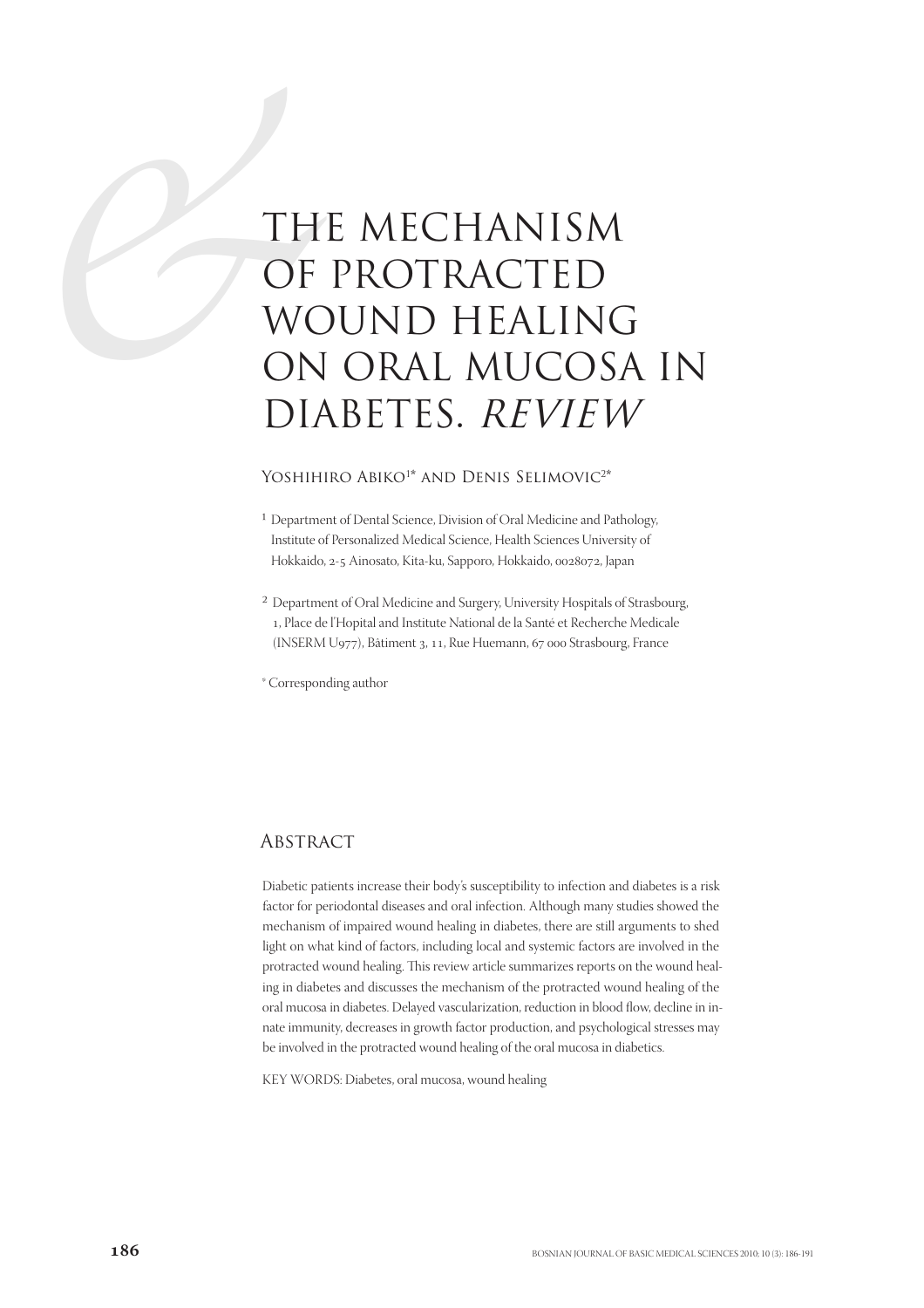## **INTRODUCTION**

Diabetes is found almost in every population, and the prevalence will continue to increase globally without effective prevention and control programs. Diabetic patients increase their body's susceptibility to infection and diabetes is a risk factor for periodontal diseases and oral infection. Since the diabetes often protracts wound healing leading to secondary infection, the individual surgical procedure should be cautionary undergone a change. Many studies showed the mechanism of impaired wound healing in diabetes. There are, however, still arguments to shed light on what kind of factors, including local and systemic factors are involved in the protracted wound healing. This review will discuss on the mechanism of protracted wound healing of oral mucosa in diabetes.

#### Factors affecting wound healing of oral mucosa

Oral mucosa is covered with stratified squamous epithelium, and the connective underneath the epithelium consists of fibroblasts, collagens and capillaries. The process of wound healing involves hemostasis, inflammation, cell proliferation and remodeling. The first phase of hemostasis begins immediately after wounding, with vascular construction and fibrin clot formation. The inflammatory phase is characterized by the sequential infiltration of neutrophil, macrophages, and lymphocytes. The proliferation phase overlaps with the inflammatory phase, and is characterized by epithelial proliferation and migration over the provisional matrix within the wound, vascularization, collagen synthesis and extracellular matrix formation. The collagen remodeling, and vascular maturation and regression occurs in the remodeling phase. Multiple local and systemic factors impair their wound healing. Supply of oxygen, infection and foreign body are the local factors. Ageing, sex, stress, failure of circulation, obesity, medications such as steroid and anti-cancer drug, alcohol, smoking, immunosuppresed state, nutrition and many types of systemic diseases can be a systemic factor for it. Diabetes, many types of fibrosis, jaundice and uremia include the systemic diseases (1).

#### Circulation and vascularization in diabetes

Diabetic patient contract a vascular disorder, including obstructed vascular sclerosis, leading to decrease of vascular circulation  $(2)$ . The decrease of vascular circulation cause hypoxia which induces to impair wound healing. Hypoxia enhances initial inflammatory reactions and increases oxidant free radical, which delays wound healing

 $(3,4)$ . Oxidant free radical is also induced by an increase in blood sugar level  $(5)$  and promote advanced glycation end-products(AGE`s) inhibiting vascularization (6). Oxidant radical induces incomplete formation and distraction of gap junctions of blood vessels  $(7,8,9,10)$ . Elevated blood-sugar levels directly cause incomplete formation of gap junctions even though no oxidant stresses  $(11)$ , and also promotes the production of TNF-alpha (TNF- $\alpha$ ) involved in inhibition of hemangiogenesis  $(12)$ . Many factors decrease microvascular circulation and thereby cause impaired wound healing in diabetes.

#### Immunoresponses in diabetes

Infections are of particular concern for diabetic patients. Local infection directly causes impaired wound healing, and the delayed wound healing increases susceptibility to infections. Diabetic patients are under state of immunosuppression, which is related to the higher susceptibility to infection. Previous reports showed the suppression of innate immunity in the diabetics  $(13)$ . Decreased number of neutrophils migrated throughout from blood capillaries were reported in diabetics. Increased amount of AGE depositions causes the decreased number of infiltrated neutrophils  $(14)$ . The AGE directly inhibits the chemotactic activity of neutrophils. A previous report showed that chemotactic attractant of neutrophils was significantly lower in the diabetics with more than glucose concentration of  $12mmol/L$  than in healthy individuals  $(15)$ . The chemotactic attractant of monocytes are also declined (16). Neutrophils and monocytes play a key role in innate immunity and act as a bridge between innate and adaptive immunity. The dysfunctions of those cells may be a crucial in the suppression of host immunity in diabetic patients. The dysfunction of neutrophil chemotaxis can be controlled by lower high blood-sugar levels in diabetic patients  $(17)$ . In addition to neutrophils and monocytes, antimicrobial peptides produced also by epithelial cells act as an important part of innate immunity. Several types of antimicrobial peptides including beta-defensins, cathelicidin and psoriasin are produced by oral epithelium  $(18,19)$ . The expression levels of beta-defensins are altered by the concentration of insulin, glucose or adiponectin  $(20,21)$ . The alteration of concentration of glucose and insulin in the blood may decrease the function of innate immunity, inhibiting the wound healing. Saliva that covers the surface of oral epithelium functions as innate immunity by antimicrobial effects with rinsing the surface of oral epithelium  $(22)$ . In diabetics, functional alteration of saliva such as flow rate and its component affect their wound healing (See more detain in the next section). The previous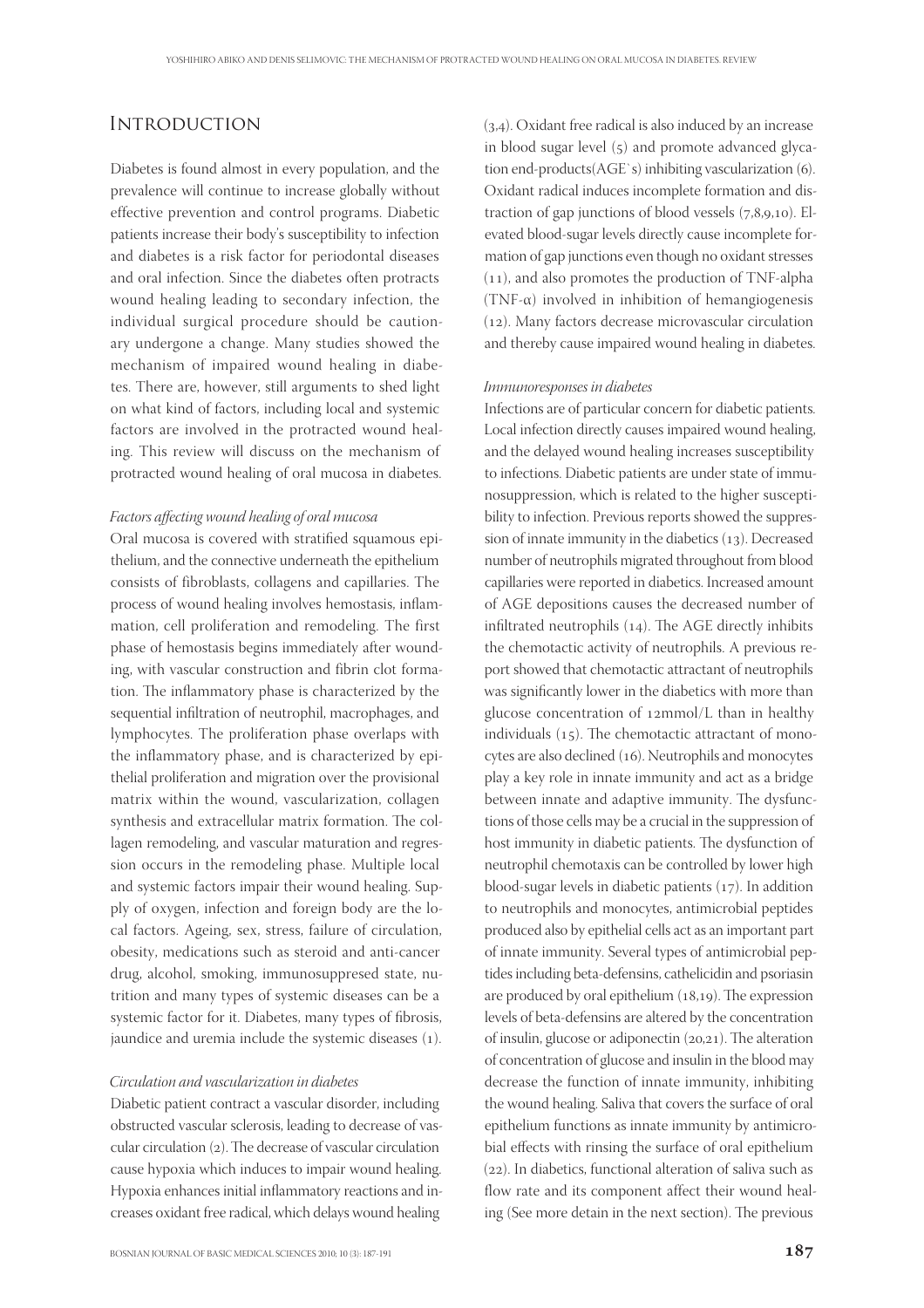investigations on abnormal of the adaptive immunity have mainly focused on type I diabetes  $(23,24)$ . Type II diabetes and obesity increase the blood concentration of inflammatory cytokines such as IL-6 and TNF- $\alpha$ , which is involved in the insulin resistance  $(25,26)$ . The diabetic rats injected by inactivated P. gingivalis induced more prolonged inflammation than the control  $(27)$ . The inflammatory cascade response is inhibited by TNF- $\alpha$  in the diabetics, implying abnormal regulation of inflammatory cytokines including TNF- $\alpha$  in diabetes (28). Increased level of TNF-α is also induced by the high level of AGE (29). AGE`s induces production of many other types of cytokines and chemokines, suggesting that AGE is involved in the abnormal of the adaptive immunity  $(30)$ . Certain concentration of AGE inhibits production of type I and III collagens  $(31)$  and often induces cell apoptosis  $(27)$ . AGE may impair the wound healing owing to induction of excessive immunoresponses and negative regulations of the cell physiology.

#### Salivary components and flow in diabetes

Saliva has many functions including digestion, buffering capacity, antimicrobial activity, self-cleaning action of the surface of oral mucosa keeping the physiological oral flora in balance. Many of blood data that can be detected in diabetics are also detected in saliva. Increased level of sugar and AGE are followed by high level of glucose and AGE in saliva  $(32,33,34)$ . A most crucial change of saliva in diabetic patients is lower flow rate caused by hypofunction of salivary gland  $(35-40)$ . Saliva contains many kinds of antimicrobial peptides and proteins  $(22,18,41)$ , and the lower flow rate causes bacterial infection. The components of saliva are altered in diabetics. Saliva in diabetics contains less glutathione and melatonin that function as a scavenger for free radicals than that in health individuals  $(42,43,44)$ . The diabetic patients produce more free radicals at the wound under elevated blood-sugar and hypooxidation conditions than normal  $(3,4)$ . The lower level of scavengers and the higher level of free radicals may induce more oxidative stress causing the protracted wound healing in diabetes. The high concentration of MMP-8, a type of collagenase, is detected in saliva of diabetics  $(45,46)$ . The excess amount of enzymes for degradation of extracellular matrices impairs wound healing  $(1)$ . The high level of MMP-8 may be involved in the impaired wound healing. The diabetics have less epidermal growth factor (EGF) in saliva. EGF mainly produced by submandibular glands fulfill many functions, including cell growth and differentiation in oral tissues. EGF promotes re-epithelialization of oral mucosa

 $(47)$ . The less EGF in saliva may also be involved in the protracted wound healing on oral mucosa in diabetes.

#### Growth factors in diabetes

In addition to EGF in saliva, many other growth factors including insulin-like growth factor (IGF), transforming growth factor (TGF), platelet-derived growth factor (PDGF) and nerve growth factor (NGF) produced at the wound promotes the healing  $(48)$ . The lower levels of IGF-1, TGF-b1 and NGF produced at the wound were reported in both diabetic animals and human. The decreased expression of these growth factors may be involved in the protracted wound healing. IGF-1, an isoform of IGF, stimulates chemotaxis of endothelial cells and proliferation of keratinocytes and fibroblasts, which promote re-epithelization and extension of wound (49,50,51). Delayed expression of IGF-1 and IGF-1 receptor mRNAs was observed in the process of the wound healing in diabetic mice  $(52,53.54).$ Decreased expression levels of those mRNAs were also observed in foot ulcer in the diabetic patients  $(55)$ . TGF-b, an isoform of TGF-b, promotes chemotaxis of monocytes, macrophages, neutrophils, lymphocytes, keratinocytes and fibroblasts, and production of growth factors from those cells. These accelerate vascularization, deposition of extracellular matrices and inhibition of degradation of extracellular matrices  $(56,57)$ . The production level of TGF-b1 was decreased in the process of wound healing in diabetic rats  $(54)$ . Decreased production level of TGF-b 1 was observed in foot ulcer in diabetic patients (58,59,60). PDGF, like TGF-b, promotes vascularization and deposition of extracellular matrices. PDGF production is decreased in the chronic foot ulcer  $(61)$ . The expression levels of PDGF and its receptor were decreased also in diabetic rats and mice model  $(62, 63)$ . TGF-b stimulates the expression of PDGF (64). The decreased expression of PDGF may be linked to the decreased expression of TGF-b in diabetics. NGF originally discovered as a neurotrophic factor is expressed in fibroblasts, endothelial cells and keratinocytes  $(65,66,67)$ , which is involved in immunoresponse and vascularization (68,69). NGF induces proliferations of keratinocytes and endothelial cells, monocytic differentiation and activation of neutrophils  $(69,70,71,72)$ . Expression of NGF was also decreased in the skin both on diabetic patients and rats  $(73-77)$ . Another growth factor, keratinocyte growth factor (KGF) is decreased in diabetic mouse (78). IL-6 stimulates KGF production from fibroblasts and the expression level of IL-6 is decreased in the wound of diabetic patients (79). As stated above, most of the growth factors that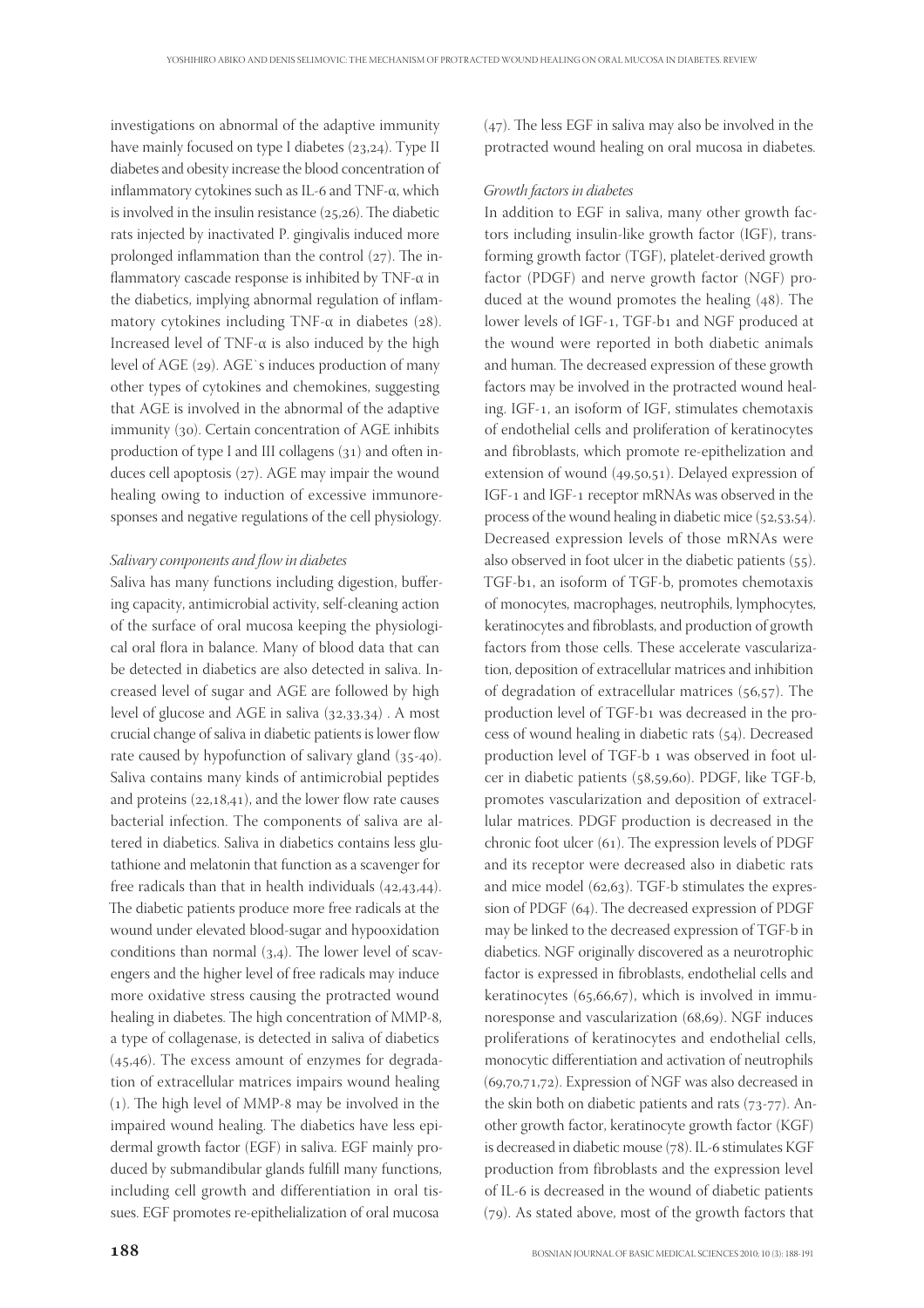promote wound healing are decreased. The decreased expression of these growth factors may lead to poor and delayed wound healing on the oral mucosa in diabetes.

#### Psychological stresses in diabetes

Diabetic patients are often under psychological stress  $(80, 81)$ . Psychological stress causes a substantial delay in wound healing  $(1)$ . The psychological stress may be associated with protracted wound healing in diabetic patients. There are several possible mechanisms how psychological stress causes a delay in wound healing. The stress results in the deregulation of the immune system, mediated primarily through the hypothalamic-pituitary-adrenal (HPA). The deregulation of the immune system increases susceptibility to infection leading to poor wound healing in diabetes (82,83). The psychological stressors may lead to emotional states such as anxiety and depression, which adversely affects endocrine and immune function. The stress may make individuals to have unhealthy habits, including inadequate nutrition and a greater propensity for abuse of alcohol and cigarettes. These factors may negatively modulate the process of wound healing. The stress also causes hyperglycemia with increasing of norepinephrine and epinephrine via sympathetic-adrenal medullary (1). Stress factors may influence negatively the diabetic condition and have an even worse effect on the wound healing.

#### Future prospects

Multiple factors are involved in protracted wound healing on oral mucosa in diabetes. The severity and pathophysiological conditions in diabetes are of great variety among individuals. The values of blood-sugar, hemoglobin A1c (Hb1c) and  $1,5$ -anhydroglucitol  $(1,5-A)$ differ among diabetic patients. The pathophysiological conditions and their molecular biological mechanisms differ between types I and II diabetes. These individual differences may be crucial factors for the protected wound healing. There is not enough clinical and experimental evidence how the individual differences affect the multiple factors. Further clinical investigations need to clarify the effect of the individual differences on the multiple factors. The guideline for oral surgical procedures in diabetes should be reevaluated and then newly formulated using these clinical data.



## **REFERENCES**

- (1) Guo S., Dipietro L.A. Factors affecting wound healing. J. Dent. Res. 2010: 89: 219-229
- (2) Huysman E., Mathieu C. Diabetes and peripheral vascular disease. Acta. Chir. Belg. 2009; 109: 587-594.
- () Mathieu D., Linke J.C., Wattel F. Non-healing wounds. In: Handbook on hyperbaric medicine, Mathieu DE, editor. Netherlands : Springer, 2006, 401-427.
- $(4)$  Woo K., Ayello E.A., Sibbald R.G. The edge effect: current therapeutic options to advance the wound edge. Adv. Skin. Wound. Care. 2007: 20: 99-117.
- () Vincent A.M., Russell J.W., Low P., Feldman E.L. Oxidative stress in the pathogenesis of diabetic neuropathy. Endocr. Rev. 2004; 25: 612-628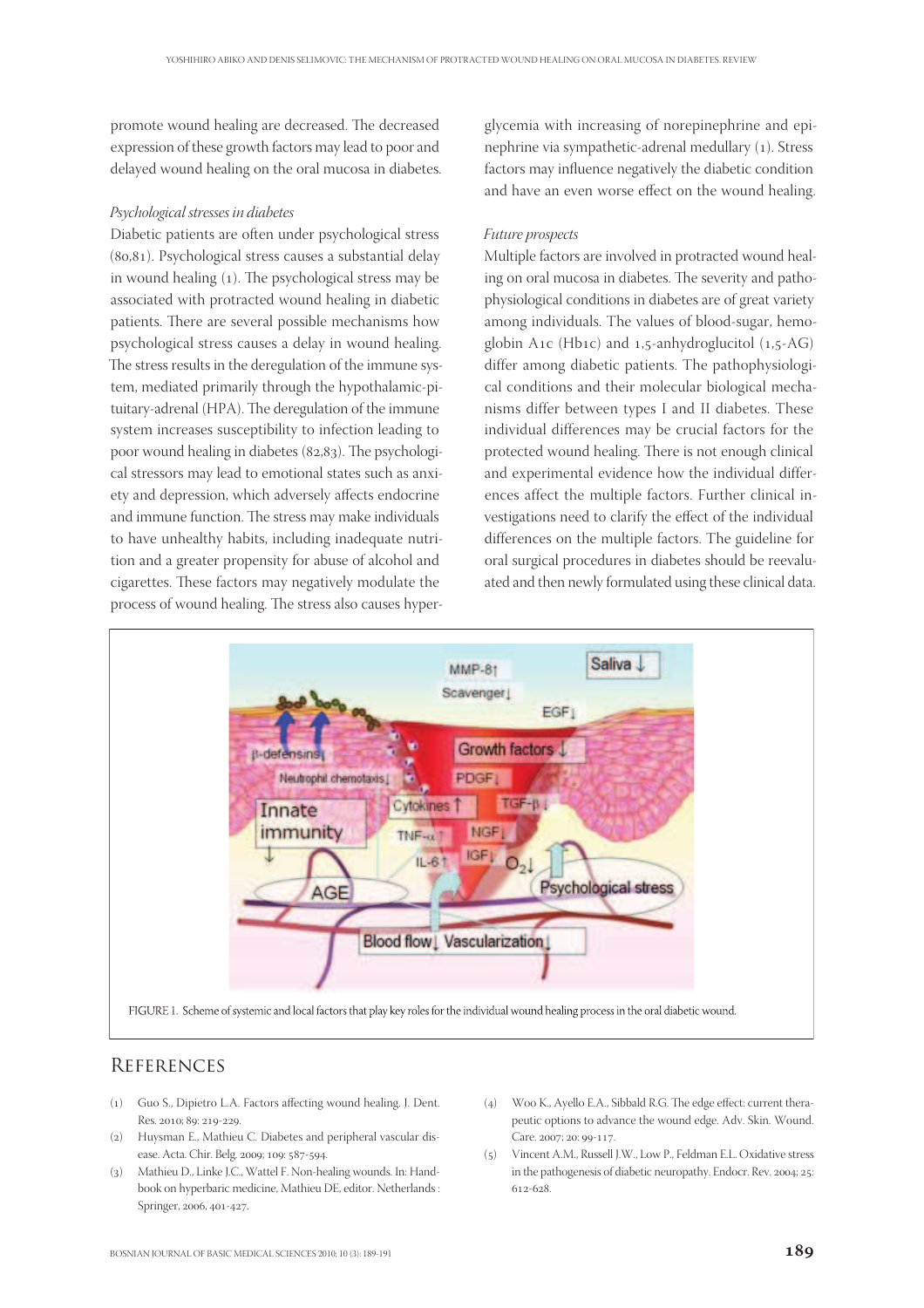- (6) Huijberts M.S, Schaper N.C., Schalkwijk C.G. Advanced glycation end products and diabetic foot disease. Diabetes. Metab. Res. Rev. 2008;  $24(1)$ : 19-24.
- () Fernandes R., Girao H., Pereira P. High glucose down-regulates intercellular communication in retinal endothelial cells by enhancing degradation of connexin 43 by a proteasome-dependent mechanism. J. Biol. Chem. 2004; 279: 27219-27224.
- Lin D., Takemoto D.J. Oxidative activation of protein kinase Cgamma through the C1 domain. Effects on gap junctions. J. Biol. Chem. 2005; 280: 13682-13693.
- () Lin H., Ogawa K., Imanaga I., Tribulova N. Remodeling of connexin 43 in the diabetic rat heart. Mol. Cell. Biochem. 2006; 290: 69-78
- () Kowluru R.A., Chan P.S. Oxidative stress and diabetic retinopathy. Exp. Diabetes. Res. 2007: 43603, 2007.
- () Roy S., Trudeau K., Roy S., Behl Y., Dhar S., Chronopoulos A. New insights into hyperglycemia-induced molecular changes in microvascular cells. J. Dent. Res. 2010; 89: 116-127.
- $(12)$  Esposito K., Nappo F., Marfella R. et al. Inflammatory cytokine concentrations are acutely increased by hyperglycemia in humans: role of oxidative stress. Circulation 2002; 106: 2067-2072.
- () Peleg A.Y., Weerarathna T., McCarthy J.S., Davis T.M. Common infections in diabetes: pathogenesis, management and relationship to glycaemic control. Diabetes. Metab. Res. Rev. 2007; 23: 3-13.
- () Collison K.S., Parhar R.S., Saleh S.S. et al. RAGE-mediated neutrophil dysfunction is evoked by advanced glycation end products (AGEs). J. Leukoc. Biol. 2002; 71: 433-444.
- () Delamaire M., Maugendre D., Moreno M., Le Goff M.C., Allannic H., Genetet B. Impaired leucocyte functions in diabetic patients. Diabet. Med. 1997; 14: 29-34.
- () Hill H.R., Augustine N.H., Rallison M.L., Santos J.I. Defective monocyte chemotactic responses in diabetes mellitus. J. Clin. Immunol. 1983: 3: 70-77.
- () Walrand S., Guillet C., Boirie Y., Vasson M.P. In vivo evidences that insulin regulates human polymorphonuclear neutrophil functions. J. Leukoc. Biol. 2004; 76: 1104-1110.
- () Abiko Y., Saitoh M. Salivary defensins and their importance in oral health and disease. Curr. Pharm. Des. 2007; 13: 3065-3072.
- () Abiko Y., Saitoh M., Nishimura M., Yamazaki M., Sawamura D., Kaku T. Role of beta-defensins in oral epithelial health and disease. Med. Mol. Morphol. 2007; 40: 179-184.
- (20) Barnea M., Madar Z., Froy O. Glucose and insulin are needed for optimal defensin expression in human cell lines. Biochem. Biophys. Res. Commun. 2008; 367: 452-456.
- (21) Hatakeyama S., Sato J., Shimizu Y. et al. Effect of diabetes related molecules on beta-defensins in keratinocyte. 88th general Session of the International Association for Dental Research. (Barcelona) 2010
- (22) Van Nieuw Amerongen A., Bolscher J.G., Veerman E.C. Salivary proteins: protective and diagnostic value in cariology? Caries. Res. 2004; 38: 247-253.
- (23) Martinuzzi E., Lemonnier F.A., Boitard C., Mallone R. Measurement of CD8 T cell responses in human type 1 diabetes. Ann. N.Y. Acad. Sci. 2008; 1150: 61-67.
- $(24)$  Tsai S., Shameli A., Santamaria P. CD8+ cells in type 1 diabetes. Adv. Immunol. 2008; 100: 179-124.
- (25) Dandona P., Aljada A., Bandyopadhyay A. Inflammation: the link between insulin resistance, obesity and diabetes. Trends. Immunol. 2004; 25: 4-7.
- (26) Preshaw P.M., Foster N., Taylor J.J. Cross-susceptibility between periodontal disease and type 2 diabetes mellitus: an immunobiological perspective. Periodontol 2000. 2007; 45: 138-57.
- (27) Graves D.T., Liu R., Alikhani M., Al-Mashat H., Trackman P.C. Diabetes-enhanced inflammation and apoptosis--impact on periodontal pathology. J. Dent. Res. 2006; 85: 15-21.
- (28) Soell M., Hassan M., Miliauskaite A., Haikel Y., Selimovic D. The oral cavity of elderly patients in diabetes. Diabetes. Metab . 2007;  $33(1): 10-18.$
- (29) Lalla E., Lamster I.B., Drury S., Fu C., Schmidt A.M. Hyperglycemia, glycoxidation and receptor for advanced glycation endproducts: potential mechanisms underlying diabetic complications, including diabetes-associated periodontitis. Periodontol 2000.  $2000: 23: 50-62.$
- () Nienhuis H.L., Westra J., Smit A.J., Limburg P.C., Kallenberg C.G., Bijl M. AGE and their receptor RAGE in systemic autoimmune diseases: an inflammation propagating factor contributing to accelerated atherosclerosis. Autoimmunity. 2009; 42: 302-304.
- (31) Ren L., Fu Y., Deng Y., Qi L., Jin L. Advanced glycation end products inhibit the expression of collagens type I and III by human gingival fibroblasts. J. Periodontol. 2009; 80: 1166-1173.
- (32) Aydin S. A comparison of ghrelin, glucose, alpha-amylase and protein levels in saliva from diabetics. J. Biochem. Mol. Biol. 2007;  $40: 29 - 35$
- (33) Jurysta C., Bulur N., Oguzhan B. et al. Salivary glucose concentration and excretion in normal and diabetic subjects. J. Biomed. Biotechnol. 2009 : 430426, 2009.
- (34) Yoon M.S., Jankowski V., Montag S. et al. Characterisation of advanced glycation endproducts in saliva from patients with diabetes mellitus. Biochem. Biophys. Res. Commun. 2004; 323: 377-381.
- () Sabino-Silva R., Freitas H.S., Lamers M.L., Okamoto M.M., Santos M.F., Machado U.F. Na+-glucose cotransporter SGLT1 protein in salivary glands: potential involvement in the diabetes-induced decrease in salivary flow. J. Membr. Biol. 2009; 228: 63-69.
- () Bernardi M.J., Reis A., Loguercio A.D., Kehrig R., Leite M.F., Nicolau J. Study of the buffering capacity, pH and salivary flow rate in type 2 well-controlled and poorly controlled diabetic patients. Oral. Health. Prev. Dent. 2007; 5: 73-78.
- (37) Lin C.C., Sun S.S., Kao A. Lee C.C. Impaired salivary function in patients with noninsulin-dependent diabetes mellitus with xerostomia. J. Diabetes. Complications. 2002; 16: 176-179.
- (38) Watanabe M., Yamagishi-Wang H., Kawaguchi M. Lowered susceptibility of muscarinic receptor involved in salivary secretion of streptozotocin-induced diabetic rats. Jpn. J. Pharmacol. 2001; 87: 117-124.
- (39) Mata A.D., Marques D., Rocha S. et al. Effects of diabetes mellitus on salivary secretion and its composition in the human. Mol. Cell. Biochem. 2004: 261: 137-142.
- (40) Dodds M.W., Yeh C.K., Johnson D.A. Salivary alterations in type (non-insulin-dependent) diabetes mellitus and hypertension. Community. Dent. Oral. Epidemiol. 2000; 28: 373-381.
- (41) Soell M., Feki A., Hannig M., Sano H., Pinget M., Selimovic D. Chromogranin A detection in saliva of type 2 diabetes patients. Bosn. J. Basic. Med. Sci. 2010: 10(1):2-8.
- () Fischer T.W., Slominski A., Zmijewski M.A., Reiter R.J. Paus R. Melatonin as a major skin protectant: from free radical scavenging to DNA damage repair. Exp. Dermatol.  $2008$ ;  $17:713-730$ .
- (43) Gümüş P., Buduneli N., Cetinkalp S. et al. Salivary antioxidants in patients with type 1 or 2 diabetes and inflammatory periodontal disease: a case-control study. J. Periodontol. 2009; 80: 1440-1446.
- (44) Cutando A., Gómez-Moreno G., Villalba J., Ferrera M.J., Escames G. Acuña-Castroviejo D. Relationship between salivary melatonin levels and periodontal status in diabetic patients. J. Pineal. Res. 2003; 35: 239-244.
- (45) Costa P.P., Trevisan G.L., Macedo G.O. et al. Salivary interleukin-6, matrix metalloproteinase-8, and osteoprotegerin in patients with periodontitis and diabetes. J. Periodontol. 2010; 81: 384-391
- (46) Collin H.L., Sorsa T., Meurman J.H. Salivary matrix metalloproteinase (MMP-8) levels and gelatinase (MMP-9) activities in pa-